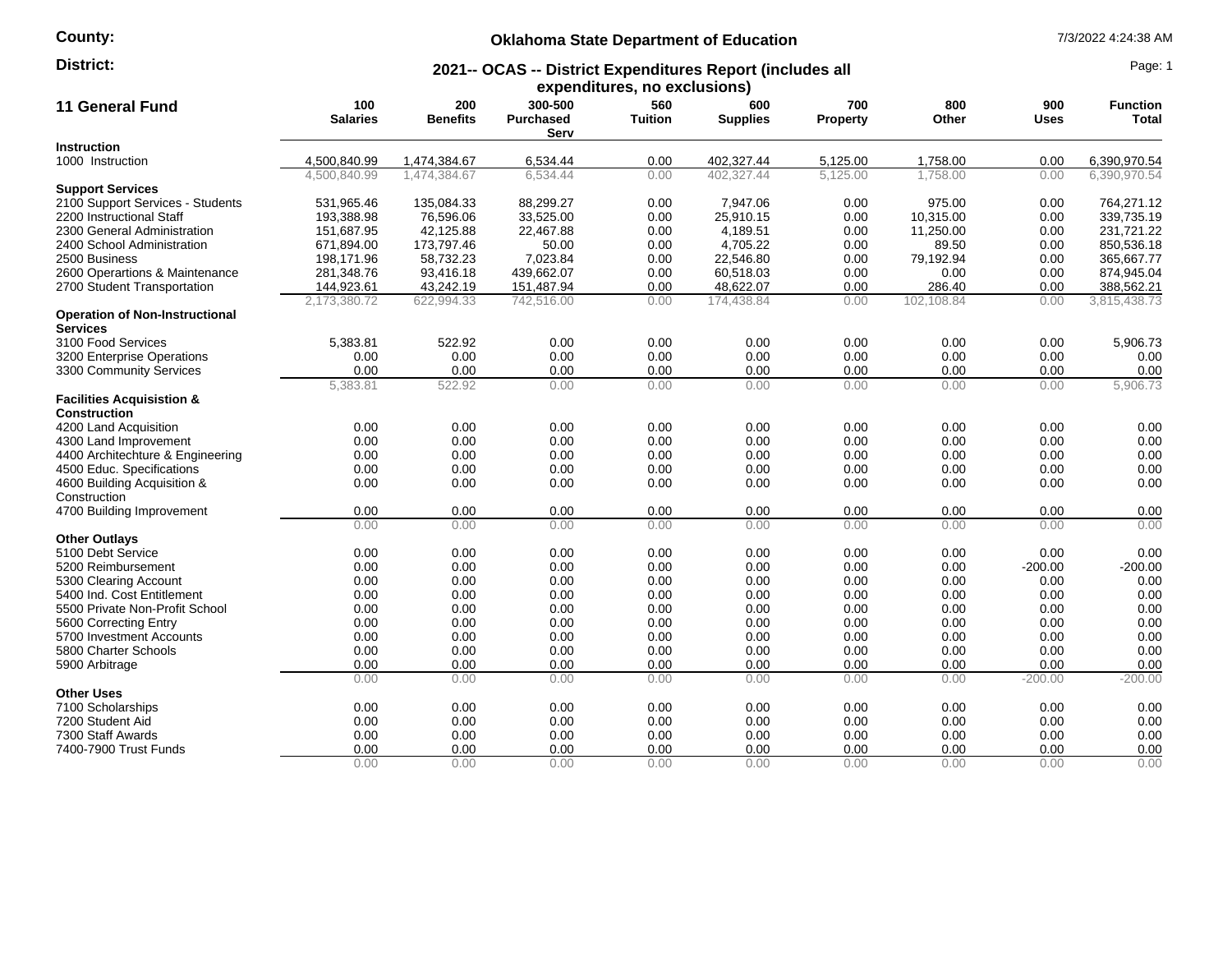District: I001 ALVA

#### **Oklahoma State Department of Education 1/3/2022 4:24:38 AM**

#### **District:** 1001 ALVA **CAS -- District Expenditures Report (includes all Page: 2 Page: 2 expenditures, no exclusions)**

**Repayments** 8000 Repayments 0.00 0.00 0.00 0.00 0.00 0.00 0.00 0.00 0.00 0.00 0.00 0.00 0.00 0.00 0.00 0.00 0.00 0.00 **Object Totals: 6,679,605.52 2,097,901.92 749,050.44 0.00 576,766.28 5,125.00 103,866.84 -200.00 10,212,116.00** Warrants Issued + 10,128,253.23 Reserves for Contracts Pending + Other Outlays and Repayments Other than 5100- 84,062.77 200.00  **Expenditures: 10,212,116.00 21 Building Fund 100 Salaries 200 Benefits 300-500 Purchased Serv 560 Tuition 600 Supplies 700 Property 800 Other 900 Uses Function Total Instruction**  1000 Instruction 0.00 0.00 0.00 0.00 0.00 0.00 0.00 0.00 0.00 0.00 0.00 0.00 0.00 0.00 0.00 0.00 0.00 **Support Services** 2100 Support Services - Students 0.00 0.00 0.00 0.00 0.00 0.00 0.00 0.00 0.00 2200 Instructional Staff 0.00 0.00 0.00 0.00 0.00 0.00 0.00 0.00 0.00 2300 General Administration 0.00 0.00 0.00 0.00 0.00 0.00 0.00 0.00 0.00 2400 School Administration 0.00 0.00 0.00 0.00 0.00 0.00 0.00 0.00 0.00 2500 Business 0.00 0.00 0.00 0.00 0.00 0.00 0.00 0.00 0.00 2600 Operartions & Maintenance 0.00 0.00 127,426.58 0.00 218,056.09 0.00 0.00 0.00 345,482.67 2700 Student Transportation  $\frac{0.00}{0.00}$   $\frac{0.00}{0.00}$   $\frac{0.00}{127,426.58}$   $\frac{0.00}{0.00}$   $\frac{0.00}{218,056.09}$   $\frac{0.00}{0.00}$   $\frac{0.00}{0.00}$   $\frac{0.00}{0.00}$   $\frac{0.00}{0.00}$   $\frac{0.00}{0.00}$   $\frac{0.00}{0.00}$   $\frac{0.$ 0.00 0.00 127,426.58 0.00 218,056.09 0.00 0.00 0.00 345,482.67 **Operation of Non-Instructional Services** 3100 Food Services 0.00 0.00 0.00 0.00 0.00 0.00 0.00 0.00 0.00 3200 Enterprise Operations 0.00 0.00 0.00 0.00 0.00 0.00 0.00 0.00 0.00 3300 Community Services 0.00 0.00 0.00 0.00 0.00 0.00 0.00 0.00 0.00 0.00 0.00 0.00 0.00 0.00 0.00 0.00 0.00 0.00 **Facilities Acquisistion & Construction**<br>4200 Land Acquisition 4200 Land Acquisition 0.00 0.00 0.00 0.00 0.00 0.00 0.00 0.00 0.00 4300 Land Improvement 0.00 0.00 0.00 0.00 0.00 0.00 0.00 0.00 0.00 4400 Architechture & Engineering  $0.00$  0.00  $15,257.00$  0.00 0.00 0.00 0.00 0.00 0.00 4500 Educ. Specifications 0.00 0.00 0.00 0.00 0.00 0.00 0.00 0.00 0.00 4600 Building Acquisition & Construction 0.00 0.00 0.00 0.00 0.00 0.00 0.00 0.00 0.00 4700 Building Improvement **10.00** 0.00 0.00 0.00 884,725.96 0.00 0.00 0.00 0.00 0.00 0.00 0.00 884,725.96 0.00 0.00 899,982.96 0.00 0.00 0.00 0.00 0.00 899,982.96 **Other Outlays**<br>5100 Debt Service 5100 Debt Service 0.00 0.00 0.00 0.00 0.00 0.00 0.00 0.00 5200 Reimbursement 0.00 0.00 0.00 0.00 0.00 0.00 0.00 0.00 0.00 5300 Clearing Account 0.00 0.00 0.00 0.00 0.00 0.00 0.00 0.00 0.00 5400 Ind. Cost Entitlement 0.00 0.00 0.00 0.00 0.00 0.00 0.00 0.00 0.00

5500 Private Non-Profit School 0.00 0.00 0.00 0.00 0.00 0.00 0.00 0.00 0.00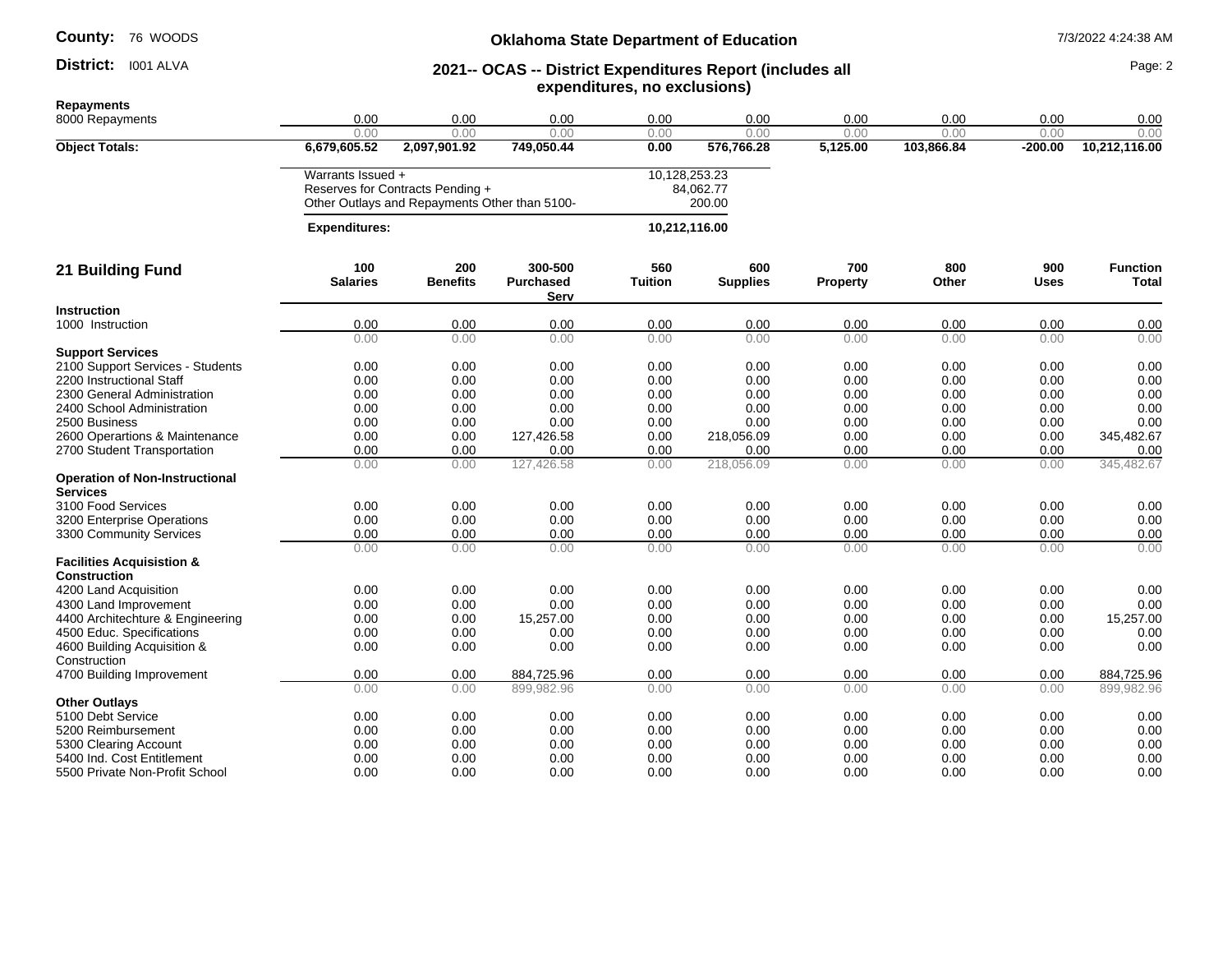| County: |  | 76 WOODS |
|---------|--|----------|
|---------|--|----------|

| <b>County:</b> 76 WOODS               | <b>Oklahoma State Department of Education</b>                                                          |                        |                                                           |                              |                                  |                        | 7/3/2022 4:24:38 AM |              |                          |
|---------------------------------------|--------------------------------------------------------------------------------------------------------|------------------------|-----------------------------------------------------------|------------------------------|----------------------------------|------------------------|---------------------|--------------|--------------------------|
| District: 1001 ALVA                   |                                                                                                        |                        | 2021-- OCAS -- District Expenditures Report (includes all | expenditures, no exclusions) |                                  |                        |                     |              | Page: 3                  |
| 5600 Correcting Entry                 | 0.00                                                                                                   | 0.00                   | 0.00                                                      | 0.00                         | 0.00                             | 0.00                   | 0.00                | 0.00         | 0.00                     |
| 5700 Investment Accounts              | 0.00                                                                                                   | 0.00                   | 0.00                                                      | 0.00                         | 0.00                             | 0.00                   | 0.00                | 0.00         | 0.00                     |
| 5800 Charter Schools                  | 0.00                                                                                                   | 0.00                   | 0.00                                                      | 0.00                         | 0.00                             | 0.00                   | 0.00                | 0.00         | 0.00                     |
| 5900 Arbitrage                        | 0.00                                                                                                   | 0.00                   | 0.00                                                      | 0.00                         | 0.00                             | 0.00                   | 0.00                | 0.00         | 0.00                     |
|                                       | 0.00                                                                                                   | 0.00                   | 0.00                                                      | 0.00                         | 0.00                             | 0.00                   | 0.00                | 0.00         | 0.00                     |
| <b>Other Uses</b>                     |                                                                                                        |                        |                                                           |                              |                                  |                        |                     |              |                          |
| 7100 Scholarships                     | 0.00                                                                                                   | 0.00                   | 0.00                                                      | 0.00                         | 0.00                             | 0.00                   | 0.00                | 0.00         | 0.00                     |
| 7200 Student Aid                      | 0.00                                                                                                   | 0.00                   | 0.00                                                      | 0.00                         | 0.00                             | 0.00                   | 0.00                | 0.00         | 0.00                     |
| 7300 Staff Awards                     | 0.00                                                                                                   | 0.00                   | 0.00                                                      | 0.00                         | 0.00                             | 0.00                   | 0.00                | 0.00         | 0.00                     |
| 7400-7900 Trust Funds                 | 0.00                                                                                                   | 0.00                   | 0.00                                                      | 0.00                         | 0.00                             | 0.00                   | 0.00                | 0.00         |                          |
|                                       | 0.00                                                                                                   | 0.00                   | 0.00                                                      | 0.00                         | 0.00                             | 0.00                   | 0.00                | 0.00         | 0.00<br>0.00             |
| <b>Repayments</b>                     |                                                                                                        |                        |                                                           |                              |                                  |                        |                     |              |                          |
| 8000 Repayments                       | 0.00                                                                                                   | 0.00                   | 0.00                                                      | 0.00                         | 0.00                             | 0.00                   | 0.00                | 0.00         | 0.00                     |
|                                       | 0.00                                                                                                   | 0.00                   | 0.00                                                      | 0.00                         | 0.00                             | 0.00                   | 0.00                | 0.00         | 0.00                     |
| <b>Object Totals:</b>                 | 0.00                                                                                                   | 0.00                   | 1,027,409.54                                              | 0.00                         | 218,056.09                       | 0.00                   | 0.00                | 0.00         | 1,245,465.63             |
|                                       | Warrants Issued +<br>Reserves for Contracts Pending +<br>Other Outlays and Repayments Other than 5100- |                        |                                                           |                              | 918,642.76<br>326,822.87<br>0.00 |                        |                     |              |                          |
|                                       | <b>Expenditures:</b>                                                                                   |                        |                                                           |                              | 1,245,465.63                     |                        |                     |              |                          |
| <b>22 Child Nutrition Fund</b>        | 100<br><b>Salaries</b>                                                                                 | 200<br><b>Benefits</b> | 300-500<br><b>Purchased</b><br>Serv                       | 560<br><b>Tuition</b>        | 600<br><b>Supplies</b>           | 700<br><b>Property</b> | 800<br>Other        | 900<br>Uses  | <b>Function</b><br>Total |
| <b>Instruction</b>                    |                                                                                                        |                        |                                                           |                              |                                  |                        |                     |              |                          |
| 1000 Instruction                      | 0.00                                                                                                   | 0.00                   | 0.00                                                      | 0.00                         | 0.00                             | 0.00                   | 0.00                | 0.00         | 0.00                     |
|                                       | 0.00                                                                                                   | 0.00                   | 0.00                                                      | 0.00                         | 0.00                             | 0.00                   | 0.00                | 0.00         | 0.00                     |
| <b>Support Services</b>               |                                                                                                        |                        |                                                           |                              |                                  |                        |                     |              |                          |
| 2100 Support Services - Students      | 0.00                                                                                                   | 0.00                   | 0.00                                                      | 0.00                         | 0.00                             | 0.00                   | 0.00                | 0.00         | 0.00                     |
| 2200 Instructional Staff              | 0.00                                                                                                   | 0.00                   | 0.00                                                      | 0.00                         | 0.00                             | 0.00                   | 0.00                | 0.00         | 0.00                     |
| 2300 General Administration           | 0.00                                                                                                   | 0.00                   | 0.00                                                      | 0.00                         | 0.00                             | 0.00                   | 0.00                | 0.00         | 0.00                     |
| 2400 School Administration            | 0.00                                                                                                   | 0.00                   | 0.00                                                      | 0.00                         | 0.00                             | 0.00                   | 0.00                | 0.00         | 0.00                     |
| 2500 Business                         | 0.00                                                                                                   | 0.00                   | 0.00                                                      | 0.00                         | 0.00                             | 0.00                   | 0.00                | 0.00         | 0.00                     |
| 2600 Operartions & Maintenance        | 0.00                                                                                                   | 0.00                   | 0.00                                                      | 0.00                         | 0.00                             | 0.00                   | 0.00                | 0.00         | 0.00                     |
| 2700 Student Transportation           | 0.00                                                                                                   | 0.00                   | 0.00                                                      | 0.00                         | 0.00                             | 0.00                   | 0.00                | 0.00         | 0.00                     |
|                                       | 0.00                                                                                                   | 0.00                   | 0.00                                                      | 0.00                         | 0.00                             | 0.00                   | 0.00                | 0.00         | 0.00                     |
| <b>Operation of Non-Instructional</b> |                                                                                                        |                        |                                                           |                              |                                  |                        |                     |              |                          |
| <b>Services</b><br>3100 Food Services |                                                                                                        |                        |                                                           |                              |                                  |                        |                     |              |                          |
| 3200 Enterprise Operations            | 193,548.05<br>0.00                                                                                     | 69,723.24<br>0.00      | 248,919.38<br>0.00                                        | 0.00<br>0.00                 | 6,616.48<br>0.00                 | 0.00<br>0.00           | 625.00<br>0.00      | 0.00<br>0.00 | 519,432.15<br>0.00       |
| 3300 Community Services               | 0.00                                                                                                   | 0.00                   | 0.00                                                      | 0.00                         | 0.00                             | 0.00                   | 0.00                | 0.00         |                          |
|                                       | 193,548.05                                                                                             | 69,723.24              | 248,919.38                                                | 0.00                         | 6,616.48                         | 0.00                   | 625.00              | 0.00         | 0.00<br>519,432.15       |
| <b>Facilities Acquisistion &amp;</b>  |                                                                                                        |                        |                                                           |                              |                                  |                        |                     |              |                          |
| Construction                          |                                                                                                        |                        |                                                           |                              |                                  |                        |                     |              |                          |
| 4200 Land Acquisition                 | 0.00                                                                                                   | 0.00                   | 0.00                                                      | 0.00                         | 0.00                             | 0.00                   | 0.00                | 0.00         | 0.00                     |
| 4300 Land Improvement                 | 0.00                                                                                                   | 0.00                   | 0.00                                                      | 0.00                         | 0.00                             | 0.00                   | 0.00                | 0.00         | 0.00                     |
| 4400 Architechture & Engineering      | 0.00                                                                                                   | 0.00                   | 0.00                                                      | 0.00                         | 0.00                             | 0.00                   | 0.00                | 0.00         | 0.00                     |
| 4500 Educ. Specifications             | 0.00                                                                                                   | 0.00                   | 0.00                                                      | 0.00                         | 0.00                             | 0.00                   | 0.00                | 0.00         | 0.00                     |
| 4600 Building Acquisition &           | 0.00                                                                                                   | 0.00                   | 0.00                                                      | 0.00                         | 0.00                             | 0.00                   | 0.00                | 0.00         | 0.00                     |
| Construction                          |                                                                                                        |                        |                                                           |                              |                                  |                        |                     |              |                          |
| 4700 Building Improvement             | 0.00                                                                                                   | 0.00                   | 0.00                                                      | 0.00                         | 0.00                             | 0.00                   | 0.00                | 0.00         | 0.00                     |
|                                       | 0.00                                                                                                   | 0.00                   | 0.00                                                      | 0.00                         | 0.00                             | 0.00                   | 0.00                | 0.00         | 0.00                     |
| <b>Other Outlays</b>                  |                                                                                                        |                        |                                                           |                              |                                  |                        |                     |              |                          |
| 5100 Debt Service                     | 0.00                                                                                                   | 0.00                   | 0.00                                                      | 0.00                         | 0.00                             | 0.00                   | 0.00                | 0.00         | 0.00                     |
| 5200 Reimbursement                    | 0.00                                                                                                   | 0.00                   | 0.00                                                      | 0.00                         | 0.00                             | 0.00                   | 0.00                | $-250.00$    | $-250.00$                |
| 5300 Clearing Account                 | 0.00                                                                                                   | 0.00                   | 0.00                                                      | 0.00                         | 0.00                             | 0.00                   | 0.00                | 0.00         | 0.00                     |
| 5400 Ind. Cost Entitlement            | 0.00                                                                                                   | 0.00                   | 0.00                                                      | 0.00                         | 0.00                             | 0.00                   | 0.00                | 0.00         | 0.00                     |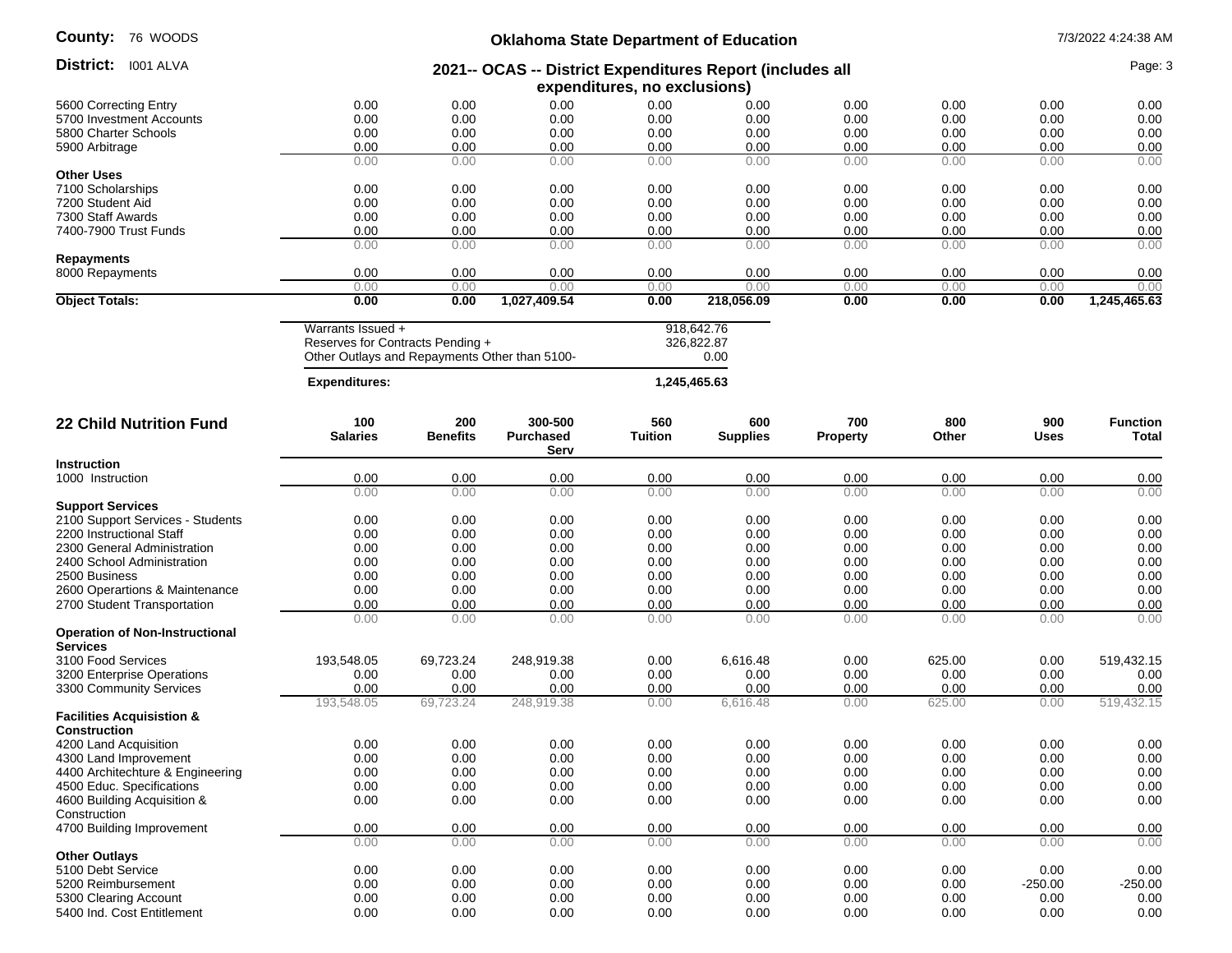# **Oklahoma State Department of Education** 7/3/2022 4:24:38 AM

| District: 1001 ALVA                                         |                                                                                           |                        |                             |                       |                        |                        |              |              | Page: 4                  |
|-------------------------------------------------------------|-------------------------------------------------------------------------------------------|------------------------|-----------------------------|-----------------------|------------------------|------------------------|--------------|--------------|--------------------------|
|                                                             | 2021-- OCAS -- District Expenditures Report (includes all<br>expenditures, no exclusions) |                        |                             |                       |                        |                        |              |              |                          |
| 5500 Private Non-Profit School                              | 0.00                                                                                      | 0.00                   | 0.00                        | 0.00                  | 0.00                   | 0.00                   | 0.00         | 0.00         | 0.00                     |
| 5600 Correcting Entry                                       | 0.00                                                                                      | 0.00                   | 0.00                        | 0.00                  | 0.00                   | 0.00                   | 0.00         | 0.00         | 0.00                     |
| 5700 Investment Accounts                                    | 0.00                                                                                      | 0.00                   | 0.00                        | 0.00                  | 0.00                   | 0.00                   | 0.00         | 0.00         | 0.00                     |
| 5800 Charter Schools                                        | 0.00                                                                                      | 0.00                   | 0.00                        | 0.00                  | 0.00                   | 0.00                   | 0.00         | 0.00         | 0.00                     |
| 5900 Arbitrage                                              | 0.00                                                                                      | 0.00                   | 0.00                        | 0.00                  | 0.00                   | 0.00                   | 0.00         | 0.00         | 0.00                     |
|                                                             | 0.00                                                                                      | 0.00                   | 0.00                        | 0.00                  | 0.00                   | 0.00                   | 0.00         | $-250.00$    | $-250.00$                |
| <b>Other Uses</b>                                           |                                                                                           |                        |                             |                       |                        |                        |              |              |                          |
| 7100 Scholarships                                           | 0.00                                                                                      | 0.00                   | 0.00                        | 0.00                  | 0.00                   | 0.00                   | 0.00         | 0.00         | 0.00                     |
| 7200 Student Aid                                            | 0.00                                                                                      | 0.00                   | 0.00                        | 0.00                  | 0.00                   | 0.00                   | 0.00         | 0.00         | 0.00                     |
| 7300 Staff Awards                                           | 0.00                                                                                      | 0.00                   | 0.00                        | 0.00                  | 0.00                   | 0.00                   | 0.00         | 0.00         | 0.00                     |
| 7400-7900 Trust Funds                                       | 0.00<br>0.00                                                                              | 0.00                   | 0.00                        | 0.00                  | 0.00                   | 0.00<br>0.00           | 0.00         | 0.00         | 0.00                     |
| <b>Repayments</b>                                           |                                                                                           | 0.00                   | 0.00                        | 0.00                  | 0.00                   |                        | 0.00         | 0.00         | 0.00                     |
| 8000 Repayments                                             | 0.00                                                                                      | 0.00                   | 0.00                        | 0.00                  | 0.00                   | 0.00                   | 0.00         | 0.00         | 0.00                     |
|                                                             | 0.00                                                                                      | 0.00                   | 0.00                        | 0.00                  | 0.00                   | 0.00                   | 0.00         | 0.00         | 0.00                     |
| <b>Object Totals:</b>                                       | 193,548.05                                                                                | 69,723.24              | 248,919.38                  | 0.00                  | 6,616.48               | 0.00                   | 625.00       | $-250.00$    | 519,182.15               |
|                                                             | Warrants Issued +                                                                         |                        |                             |                       | 519,432.15             |                        |              |              |                          |
|                                                             | Reserves for Contracts Pending +                                                          |                        |                             |                       | 0.00                   |                        |              |              |                          |
|                                                             | Other Outlays and Repayments Other than 5100-                                             |                        |                             |                       | 250.00                 |                        |              |              |                          |
|                                                             | <b>Expenditures:</b>                                                                      |                        |                             |                       | 519,182.15             |                        |              |              |                          |
|                                                             |                                                                                           |                        |                             |                       |                        |                        |              |              |                          |
| <b>60 School Activity Fund</b>                              | 100<br><b>Salaries</b>                                                                    | 200<br><b>Benefits</b> | 300-500<br><b>Purchased</b> | 560<br><b>Tuition</b> | 600<br><b>Supplies</b> | 700<br><b>Property</b> | 800<br>Other | 900<br>Uses  | <b>Function</b><br>Total |
|                                                             |                                                                                           |                        | Serv                        |                       |                        |                        |              |              |                          |
| <b>Instruction</b>                                          |                                                                                           |                        |                             |                       |                        |                        |              |              |                          |
| 1000 Instruction                                            | 0.00                                                                                      | 0.00                   | 20,832.02                   | 0.00                  | 52,053.75              | 9,367.60               | 6,252.00     | 0.00         | 88,505.37                |
|                                                             | 0.00                                                                                      | 0.00                   | 20,832.02                   | 0.00                  | 52,053.75              | 9,367.60               | 6,252.00     | 0.00         | 88,505.37                |
| <b>Support Services</b>                                     |                                                                                           |                        |                             |                       |                        |                        |              |              |                          |
| 2100 Support Services - Students                            | 0.00                                                                                      | 0.00                   | 13,479.71                   | 0.00                  | 50,779.77              | 6,763.70               | 31,268.12    | 0.00         | 102,291.30               |
| 2200 Instructional Staff                                    | 0.00                                                                                      | 0.00                   | 0.00<br>0.00                | 0.00                  | 3,120.32               | 0.00                   | 0.00<br>0.00 | 0.00         | 3,120.32                 |
| 2300 General Administration<br>2400 School Administration   | 0.00<br>0.00                                                                              | 0.00<br>0.00           | 160.00                      | 0.00<br>0.00          | 0.00<br>1,019.56       | 0.00<br>0.00           | 10.00        | 0.00<br>0.00 | 0.00<br>1,189.56         |
| 2500 Business                                               | 0.00                                                                                      | 0.00                   | 948.77                      | 0.00                  | 0.00                   | 0.00                   | 0.00         | 0.00         | 948.77                   |
| 2600 Operartions & Maintenance                              | 0.00                                                                                      | 0.00                   | 294.98                      | 0.00                  | 924.99                 | 0.00                   | 0.00         | 0.00         | 1,219.97                 |
| 2700 Student Transportation                                 | 0.00                                                                                      | 0.00                   | 20,283.47                   | 0.00                  | 187.33                 | 0.00                   | 6,922.03     | 0.00         | 27,392.83                |
|                                                             | 0.00                                                                                      | 0.00                   | 35,166.93                   | 0.00                  | 56,031.97              | 6,763.70               | 38,200.15    | 0.00         | 136, 162. 75             |
| <b>Operation of Non-Instructional</b><br><b>Services</b>    |                                                                                           |                        |                             |                       |                        |                        |              |              |                          |
| 3100 Food Services                                          | 0.00                                                                                      | 0.00                   | 0.00                        | 0.00                  | 0.00                   | 0.00                   | 0.00         | 0.00         | 0.00                     |
| 3200 Enterprise Operations                                  | 0.00                                                                                      | 0.00                   | 0.00                        | 0.00                  | 118,842.33             | 0.00                   | 0.00         | 0.00         | 118,842.33               |
| 3300 Community Services                                     | 0.00                                                                                      | 0.00                   | 0.00                        | 0.00                  | 0.00                   | 0.00                   | 0.00         | 0.00         | 0.00                     |
|                                                             | 0.00                                                                                      | 0.00                   | 0.00                        | 0.00                  | 118,842.33             | 0.00                   | 0.00         | 0.00         | 118,842.33               |
| <b>Facilities Acquisistion &amp;</b><br><b>Construction</b> |                                                                                           |                        |                             |                       |                        |                        |              |              |                          |
| 4200 Land Acquisition                                       | 0.00                                                                                      | 0.00                   | 0.00                        | 0.00                  | 0.00                   | 0.00                   | 0.00         | 0.00         |                          |
| 4300 Land Improvement                                       | 0.00                                                                                      | 0.00                   | 0.00                        | 0.00                  | 0.00                   | 0.00                   | 0.00         | 0.00         | 0.00<br>0.00             |
| 4400 Architechture & Engineering                            | 0.00                                                                                      | 0.00                   | 0.00                        | 0.00                  | 0.00                   | 0.00                   | 0.00         | 0.00         | 0.00                     |
| 4500 Educ. Specifications                                   | 0.00                                                                                      | 0.00                   | 0.00                        | 0.00                  | 0.00                   | 0.00                   | 0.00         | 0.00         | 0.00                     |
| 4600 Building Acquisition &                                 | 0.00                                                                                      | 0.00                   | 0.00                        | 0.00                  | 0.00                   | 0.00                   | 0.00         | 0.00         | 0.00                     |
| Construction                                                |                                                                                           |                        |                             |                       |                        |                        |              |              |                          |
| 4700 Building Improvement                                   | 0.00                                                                                      | 0.00                   | 0.00                        | 0.00                  | 0.00                   | 0.00                   | 0.00         | 0.00         | 0.00                     |
|                                                             | 0.00                                                                                      | 0.00                   | 0.00                        | 0.00                  | 0.00                   | 0.00                   | 0.00         | 0.00         | 0.00                     |
| <b>Other Outlays</b>                                        |                                                                                           |                        |                             |                       |                        |                        |              |              |                          |
| 5100 Debt Service                                           | 0.00                                                                                      | 0.00                   | 0.00                        | 0.00                  | 0.00                   | 0.00                   | 0.00         | 0.00         | 0.00                     |
| 5200 Reimbursement                                          | 0.00                                                                                      | 0.00                   | 0.00                        | 0.00                  | 0.00                   | 0.00                   | 0.00         | $-65,900.18$ | $-65,900.18$             |
| 5300 Clearing Account                                       | 0.00                                                                                      | 0.00                   | 0.00                        | 0.00                  | 0.00                   | 0.00                   | 0.00         | 0.00         | 0.00                     |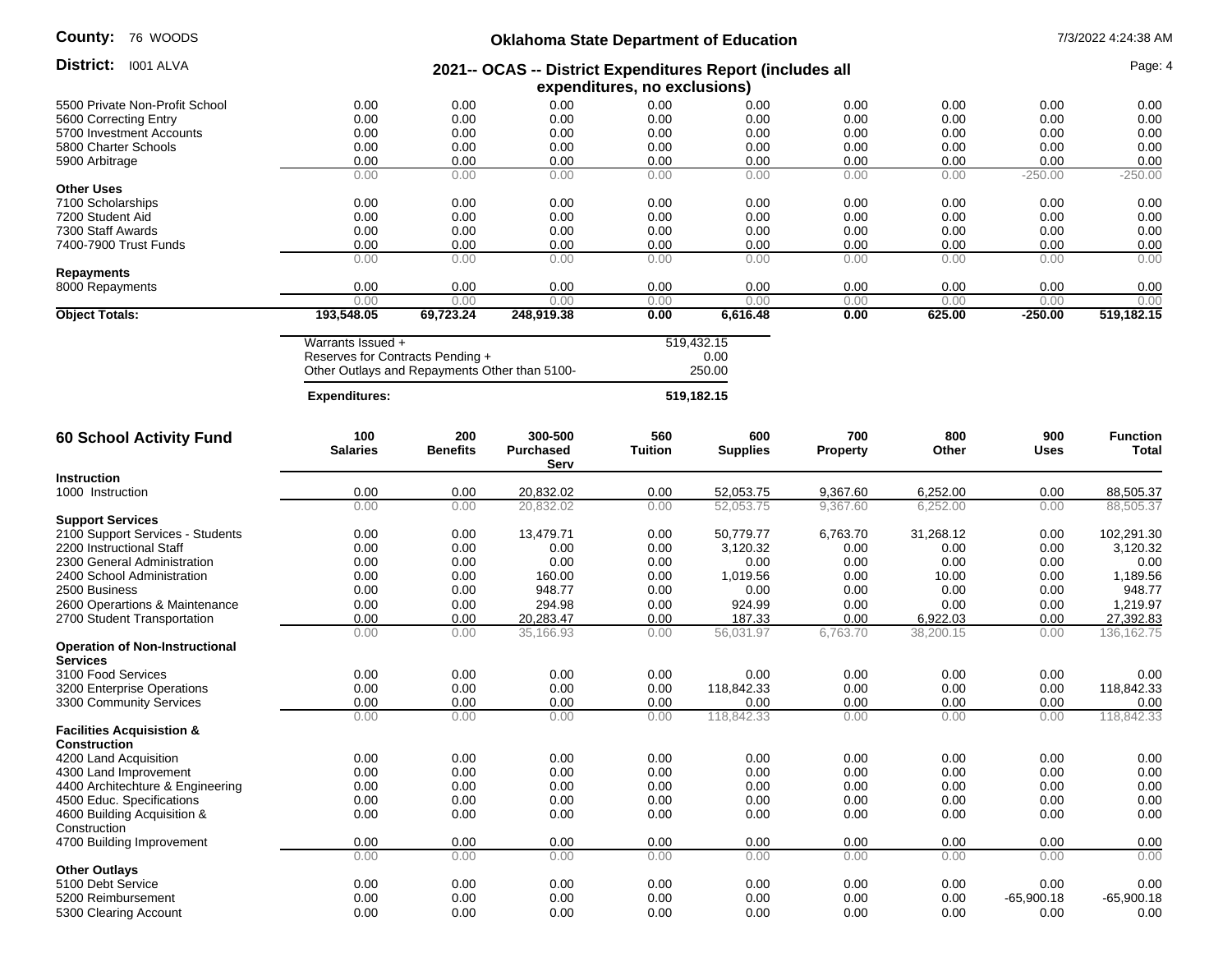# **Oklahoma State Department of Education** 7/3/2022 4:24:38 AM

| District: I001 ALVA<br>2021-- OCAS -- District Expenditures Report (includes all<br>expenditures, no exclusions)<br>0.00<br>0.00<br>0.00<br>5400 Ind. Cost Entitlement<br>0.00<br>0.00<br>0.00<br>0.00<br>0.00<br>0.00<br>0.00<br>0.00<br>0.00<br>0.00<br>0.00<br>0.00<br>0.00<br>5500 Private Non-Profit School<br>0.00<br>0.00<br>0.00<br>0.00<br>0.00<br>0.00<br>0.00<br>$-5,250.40$<br>5600 Correcting Entry<br>0.00<br>0.00<br>5700 Investment Accounts<br>0.00<br>0.00<br>0.00<br>0.00<br>0.00<br>0.00<br>0.00<br>0.00<br>5800 Charter Schools<br>0.00<br>0.00<br>0.00<br>0.00<br>0.00<br>0.00<br>0.00<br>0.00<br>0.00<br>0.00<br>0.00<br>0.00<br>0.00<br>0.00<br>5900 Arbitrage<br>0.00<br>0.00<br>0.00<br>0.00<br>0.00<br>0.00<br>0.00<br>$-71,150.58$<br><b>Other Uses</b><br>0.00<br>0.00<br>0.00<br>0.00<br>7100 Scholarships<br>0.00<br>0.00<br>0.00<br>0.00<br>0.00<br>0.00<br>0.00<br>0.00<br>0.00<br>0.00<br>7200 Student Aid<br>0.00<br>0.00<br>0.00<br>0.00<br>7300 Staff Awards<br>0.00<br>0.00<br>0.00<br>0.00<br>0.00<br>0.00<br>7400-7900 Trust Funds<br>0.00<br>0.00<br>0.00<br>0.00<br>0.00<br>0.00<br>0.00<br>0.00<br>0.00<br>0.00<br>0.00<br>0.00<br>0.00<br>0.00<br>0.00<br>0.00<br><b>Repayments</b><br>0.00<br>0.00<br>0.00<br>0.00<br>0.00<br>0.00<br>0.00<br>8000 Repayments<br>0.00<br>0.00<br>0.00<br>0.00<br>0.00<br>0.00<br>0.00<br>0.00<br>0.00<br><b>Object Totals:</b><br>0.00<br>0.00<br>55,998.95<br>0.00<br>226,928.05<br>16,131.30<br>44,452.15<br>$-71,150.58$<br>Warrants Issued +<br>343,510.45<br>Reserves for Contracts Pending +<br>0.00<br>71,150.58<br>Other Outlays and Repayments Other than 5100-<br>272,359.87<br><b>Expenditures:</b><br>100<br>200<br>300-500<br>560<br>600<br>700<br>800<br>900<br>81-88 Trust and Agency<br><b>Benefits</b><br><b>Salaries</b><br><b>Purchased</b><br><b>Tuition</b><br><b>Supplies</b><br><b>Property</b><br>Other<br>Uses<br><b>Funds</b><br>Serv<br>Instruction<br>0.00<br>0.00<br>0.00<br>0.00<br>0.00<br>0.00<br>0.00<br>0.00<br>1000 Instruction<br>0.00<br>0.00<br>0.00<br>0.00<br>0.00<br>0.00<br>0.00<br>0.00<br><b>Support Services</b><br>0.00<br>0.00<br>0.00<br>58,500.00<br>0.00<br>0.00<br>2100 Support Services - Students<br>0.00<br>0.00<br>0.00<br>0.00<br>0.00<br>0.00<br>0.00<br>0.00<br>0.00<br>0.00<br>2200 Instructional Staff<br>0.00<br>0.00<br>0.00<br>0.00<br>0.00<br>0.00<br>0.00<br>0.00<br>2300 General Administration<br>0.00<br>0.00<br>0.00<br>0.00<br>0.00<br>0.00<br>0.00<br>0.00<br>2400 School Administration<br>0.00<br>0.00<br>2500 Business<br>0.00<br>0.00<br>0.00<br>0.00<br>0.00<br>0.00<br>0.00<br>0.00<br>0.00<br>2600 Operartions & Maintenance<br>0.00<br>0.00<br>0.00<br>0.00<br>0.00<br>0.00<br>2700 Student Transportation<br>0.00<br>0.00<br>0.00<br>0.00<br>0.00<br>0.00<br>0.00<br>0.00<br>0.00<br>58,500.00<br>0.00<br>0.00<br>0.00<br>0.00<br>0.00<br><b>Operation of Non-Instructional</b><br><b>Services</b><br>0.00<br>0.00<br>0.00<br>0.00<br>0.00<br>0.00<br>3100 Food Services<br>0.00<br>0.00<br>0.00<br>0.00<br>0.00<br>0.00<br>0.00<br>0.00<br>0.00<br>0.00<br>3200 Enterprise Operations<br>0.00<br>0.00<br>0.00<br>0.00<br>0.00<br>0.00<br>0.00<br>0.00<br>3300 Community Services<br>0.00<br>0.00<br>0.00<br>0.00<br>0.00<br>0.00<br>0.00<br>0.00<br><b>Facilities Acquisistion &amp;</b><br><b>Construction</b> |                            |      |      |      |      |      |      |      | Page: 5           |  |  |  |  |  |
|-------------------------------------------------------------------------------------------------------------------------------------------------------------------------------------------------------------------------------------------------------------------------------------------------------------------------------------------------------------------------------------------------------------------------------------------------------------------------------------------------------------------------------------------------------------------------------------------------------------------------------------------------------------------------------------------------------------------------------------------------------------------------------------------------------------------------------------------------------------------------------------------------------------------------------------------------------------------------------------------------------------------------------------------------------------------------------------------------------------------------------------------------------------------------------------------------------------------------------------------------------------------------------------------------------------------------------------------------------------------------------------------------------------------------------------------------------------------------------------------------------------------------------------------------------------------------------------------------------------------------------------------------------------------------------------------------------------------------------------------------------------------------------------------------------------------------------------------------------------------------------------------------------------------------------------------------------------------------------------------------------------------------------------------------------------------------------------------------------------------------------------------------------------------------------------------------------------------------------------------------------------------------------------------------------------------------------------------------------------------------------------------------------------------------------------------------------------------------------------------------------------------------------------------------------------------------------------------------------------------------------------------------------------------------------------------------------------------------------------------------------------------------------------------------------------------------------------------------------------------------------------------------------------------------------------------------------------------------------------------------------------------------------------------------------------------------------------------------------------------------------------------------------------------------------------------------------------------------------------------------------------------------------------------------------------------------------------------------------------------------------|----------------------------|------|------|------|------|------|------|------|-------------------|--|--|--|--|--|
|                                                                                                                                                                                                                                                                                                                                                                                                                                                                                                                                                                                                                                                                                                                                                                                                                                                                                                                                                                                                                                                                                                                                                                                                                                                                                                                                                                                                                                                                                                                                                                                                                                                                                                                                                                                                                                                                                                                                                                                                                                                                                                                                                                                                                                                                                                                                                                                                                                                                                                                                                                                                                                                                                                                                                                                                                                                                                                                                                                                                                                                                                                                                                                                                                                                                                                                                                                               |                            |      |      |      |      |      |      |      |                   |  |  |  |  |  |
|                                                                                                                                                                                                                                                                                                                                                                                                                                                                                                                                                                                                                                                                                                                                                                                                                                                                                                                                                                                                                                                                                                                                                                                                                                                                                                                                                                                                                                                                                                                                                                                                                                                                                                                                                                                                                                                                                                                                                                                                                                                                                                                                                                                                                                                                                                                                                                                                                                                                                                                                                                                                                                                                                                                                                                                                                                                                                                                                                                                                                                                                                                                                                                                                                                                                                                                                                                               |                            |      |      |      |      |      |      |      |                   |  |  |  |  |  |
|                                                                                                                                                                                                                                                                                                                                                                                                                                                                                                                                                                                                                                                                                                                                                                                                                                                                                                                                                                                                                                                                                                                                                                                                                                                                                                                                                                                                                                                                                                                                                                                                                                                                                                                                                                                                                                                                                                                                                                                                                                                                                                                                                                                                                                                                                                                                                                                                                                                                                                                                                                                                                                                                                                                                                                                                                                                                                                                                                                                                                                                                                                                                                                                                                                                                                                                                                                               |                            |      |      |      |      |      |      |      | 0.00              |  |  |  |  |  |
|                                                                                                                                                                                                                                                                                                                                                                                                                                                                                                                                                                                                                                                                                                                                                                                                                                                                                                                                                                                                                                                                                                                                                                                                                                                                                                                                                                                                                                                                                                                                                                                                                                                                                                                                                                                                                                                                                                                                                                                                                                                                                                                                                                                                                                                                                                                                                                                                                                                                                                                                                                                                                                                                                                                                                                                                                                                                                                                                                                                                                                                                                                                                                                                                                                                                                                                                                                               |                            |      |      |      |      |      |      |      | 0.00              |  |  |  |  |  |
|                                                                                                                                                                                                                                                                                                                                                                                                                                                                                                                                                                                                                                                                                                                                                                                                                                                                                                                                                                                                                                                                                                                                                                                                                                                                                                                                                                                                                                                                                                                                                                                                                                                                                                                                                                                                                                                                                                                                                                                                                                                                                                                                                                                                                                                                                                                                                                                                                                                                                                                                                                                                                                                                                                                                                                                                                                                                                                                                                                                                                                                                                                                                                                                                                                                                                                                                                                               |                            |      |      |      |      |      |      |      | $-5,250.40$       |  |  |  |  |  |
|                                                                                                                                                                                                                                                                                                                                                                                                                                                                                                                                                                                                                                                                                                                                                                                                                                                                                                                                                                                                                                                                                                                                                                                                                                                                                                                                                                                                                                                                                                                                                                                                                                                                                                                                                                                                                                                                                                                                                                                                                                                                                                                                                                                                                                                                                                                                                                                                                                                                                                                                                                                                                                                                                                                                                                                                                                                                                                                                                                                                                                                                                                                                                                                                                                                                                                                                                                               |                            |      |      |      |      |      |      |      | 0.00              |  |  |  |  |  |
|                                                                                                                                                                                                                                                                                                                                                                                                                                                                                                                                                                                                                                                                                                                                                                                                                                                                                                                                                                                                                                                                                                                                                                                                                                                                                                                                                                                                                                                                                                                                                                                                                                                                                                                                                                                                                                                                                                                                                                                                                                                                                                                                                                                                                                                                                                                                                                                                                                                                                                                                                                                                                                                                                                                                                                                                                                                                                                                                                                                                                                                                                                                                                                                                                                                                                                                                                                               |                            |      |      |      |      |      |      |      | 0.00              |  |  |  |  |  |
|                                                                                                                                                                                                                                                                                                                                                                                                                                                                                                                                                                                                                                                                                                                                                                                                                                                                                                                                                                                                                                                                                                                                                                                                                                                                                                                                                                                                                                                                                                                                                                                                                                                                                                                                                                                                                                                                                                                                                                                                                                                                                                                                                                                                                                                                                                                                                                                                                                                                                                                                                                                                                                                                                                                                                                                                                                                                                                                                                                                                                                                                                                                                                                                                                                                                                                                                                                               |                            |      |      |      |      |      |      |      | 0.00              |  |  |  |  |  |
|                                                                                                                                                                                                                                                                                                                                                                                                                                                                                                                                                                                                                                                                                                                                                                                                                                                                                                                                                                                                                                                                                                                                                                                                                                                                                                                                                                                                                                                                                                                                                                                                                                                                                                                                                                                                                                                                                                                                                                                                                                                                                                                                                                                                                                                                                                                                                                                                                                                                                                                                                                                                                                                                                                                                                                                                                                                                                                                                                                                                                                                                                                                                                                                                                                                                                                                                                                               |                            |      |      |      |      |      |      |      | $-71,150.58$      |  |  |  |  |  |
|                                                                                                                                                                                                                                                                                                                                                                                                                                                                                                                                                                                                                                                                                                                                                                                                                                                                                                                                                                                                                                                                                                                                                                                                                                                                                                                                                                                                                                                                                                                                                                                                                                                                                                                                                                                                                                                                                                                                                                                                                                                                                                                                                                                                                                                                                                                                                                                                                                                                                                                                                                                                                                                                                                                                                                                                                                                                                                                                                                                                                                                                                                                                                                                                                                                                                                                                                                               |                            |      |      |      |      |      |      |      |                   |  |  |  |  |  |
|                                                                                                                                                                                                                                                                                                                                                                                                                                                                                                                                                                                                                                                                                                                                                                                                                                                                                                                                                                                                                                                                                                                                                                                                                                                                                                                                                                                                                                                                                                                                                                                                                                                                                                                                                                                                                                                                                                                                                                                                                                                                                                                                                                                                                                                                                                                                                                                                                                                                                                                                                                                                                                                                                                                                                                                                                                                                                                                                                                                                                                                                                                                                                                                                                                                                                                                                                                               |                            |      |      |      |      |      |      |      | 0.00              |  |  |  |  |  |
|                                                                                                                                                                                                                                                                                                                                                                                                                                                                                                                                                                                                                                                                                                                                                                                                                                                                                                                                                                                                                                                                                                                                                                                                                                                                                                                                                                                                                                                                                                                                                                                                                                                                                                                                                                                                                                                                                                                                                                                                                                                                                                                                                                                                                                                                                                                                                                                                                                                                                                                                                                                                                                                                                                                                                                                                                                                                                                                                                                                                                                                                                                                                                                                                                                                                                                                                                                               |                            |      |      |      |      |      |      |      | 0.00              |  |  |  |  |  |
|                                                                                                                                                                                                                                                                                                                                                                                                                                                                                                                                                                                                                                                                                                                                                                                                                                                                                                                                                                                                                                                                                                                                                                                                                                                                                                                                                                                                                                                                                                                                                                                                                                                                                                                                                                                                                                                                                                                                                                                                                                                                                                                                                                                                                                                                                                                                                                                                                                                                                                                                                                                                                                                                                                                                                                                                                                                                                                                                                                                                                                                                                                                                                                                                                                                                                                                                                                               |                            |      |      |      |      |      |      |      | 0.00              |  |  |  |  |  |
|                                                                                                                                                                                                                                                                                                                                                                                                                                                                                                                                                                                                                                                                                                                                                                                                                                                                                                                                                                                                                                                                                                                                                                                                                                                                                                                                                                                                                                                                                                                                                                                                                                                                                                                                                                                                                                                                                                                                                                                                                                                                                                                                                                                                                                                                                                                                                                                                                                                                                                                                                                                                                                                                                                                                                                                                                                                                                                                                                                                                                                                                                                                                                                                                                                                                                                                                                                               |                            |      |      |      |      |      |      |      | 0.00              |  |  |  |  |  |
|                                                                                                                                                                                                                                                                                                                                                                                                                                                                                                                                                                                                                                                                                                                                                                                                                                                                                                                                                                                                                                                                                                                                                                                                                                                                                                                                                                                                                                                                                                                                                                                                                                                                                                                                                                                                                                                                                                                                                                                                                                                                                                                                                                                                                                                                                                                                                                                                                                                                                                                                                                                                                                                                                                                                                                                                                                                                                                                                                                                                                                                                                                                                                                                                                                                                                                                                                                               |                            |      |      |      |      |      |      |      | 0.00              |  |  |  |  |  |
|                                                                                                                                                                                                                                                                                                                                                                                                                                                                                                                                                                                                                                                                                                                                                                                                                                                                                                                                                                                                                                                                                                                                                                                                                                                                                                                                                                                                                                                                                                                                                                                                                                                                                                                                                                                                                                                                                                                                                                                                                                                                                                                                                                                                                                                                                                                                                                                                                                                                                                                                                                                                                                                                                                                                                                                                                                                                                                                                                                                                                                                                                                                                                                                                                                                                                                                                                                               |                            |      |      |      |      |      |      |      | 0.00              |  |  |  |  |  |
|                                                                                                                                                                                                                                                                                                                                                                                                                                                                                                                                                                                                                                                                                                                                                                                                                                                                                                                                                                                                                                                                                                                                                                                                                                                                                                                                                                                                                                                                                                                                                                                                                                                                                                                                                                                                                                                                                                                                                                                                                                                                                                                                                                                                                                                                                                                                                                                                                                                                                                                                                                                                                                                                                                                                                                                                                                                                                                                                                                                                                                                                                                                                                                                                                                                                                                                                                                               |                            |      |      |      |      |      |      |      | 0.00              |  |  |  |  |  |
|                                                                                                                                                                                                                                                                                                                                                                                                                                                                                                                                                                                                                                                                                                                                                                                                                                                                                                                                                                                                                                                                                                                                                                                                                                                                                                                                                                                                                                                                                                                                                                                                                                                                                                                                                                                                                                                                                                                                                                                                                                                                                                                                                                                                                                                                                                                                                                                                                                                                                                                                                                                                                                                                                                                                                                                                                                                                                                                                                                                                                                                                                                                                                                                                                                                                                                                                                                               |                            |      |      |      |      |      |      |      | 272,359.87        |  |  |  |  |  |
|                                                                                                                                                                                                                                                                                                                                                                                                                                                                                                                                                                                                                                                                                                                                                                                                                                                                                                                                                                                                                                                                                                                                                                                                                                                                                                                                                                                                                                                                                                                                                                                                                                                                                                                                                                                                                                                                                                                                                                                                                                                                                                                                                                                                                                                                                                                                                                                                                                                                                                                                                                                                                                                                                                                                                                                                                                                                                                                                                                                                                                                                                                                                                                                                                                                                                                                                                                               |                            |      |      |      |      |      |      |      |                   |  |  |  |  |  |
|                                                                                                                                                                                                                                                                                                                                                                                                                                                                                                                                                                                                                                                                                                                                                                                                                                                                                                                                                                                                                                                                                                                                                                                                                                                                                                                                                                                                                                                                                                                                                                                                                                                                                                                                                                                                                                                                                                                                                                                                                                                                                                                                                                                                                                                                                                                                                                                                                                                                                                                                                                                                                                                                                                                                                                                                                                                                                                                                                                                                                                                                                                                                                                                                                                                                                                                                                                               |                            |      |      |      |      |      |      |      |                   |  |  |  |  |  |
|                                                                                                                                                                                                                                                                                                                                                                                                                                                                                                                                                                                                                                                                                                                                                                                                                                                                                                                                                                                                                                                                                                                                                                                                                                                                                                                                                                                                                                                                                                                                                                                                                                                                                                                                                                                                                                                                                                                                                                                                                                                                                                                                                                                                                                                                                                                                                                                                                                                                                                                                                                                                                                                                                                                                                                                                                                                                                                                                                                                                                                                                                                                                                                                                                                                                                                                                                                               |                            |      |      |      |      |      |      |      |                   |  |  |  |  |  |
|                                                                                                                                                                                                                                                                                                                                                                                                                                                                                                                                                                                                                                                                                                                                                                                                                                                                                                                                                                                                                                                                                                                                                                                                                                                                                                                                                                                                                                                                                                                                                                                                                                                                                                                                                                                                                                                                                                                                                                                                                                                                                                                                                                                                                                                                                                                                                                                                                                                                                                                                                                                                                                                                                                                                                                                                                                                                                                                                                                                                                                                                                                                                                                                                                                                                                                                                                                               |                            |      |      |      |      |      |      |      |                   |  |  |  |  |  |
|                                                                                                                                                                                                                                                                                                                                                                                                                                                                                                                                                                                                                                                                                                                                                                                                                                                                                                                                                                                                                                                                                                                                                                                                                                                                                                                                                                                                                                                                                                                                                                                                                                                                                                                                                                                                                                                                                                                                                                                                                                                                                                                                                                                                                                                                                                                                                                                                                                                                                                                                                                                                                                                                                                                                                                                                                                                                                                                                                                                                                                                                                                                                                                                                                                                                                                                                                                               |                            |      |      |      |      |      |      |      |                   |  |  |  |  |  |
|                                                                                                                                                                                                                                                                                                                                                                                                                                                                                                                                                                                                                                                                                                                                                                                                                                                                                                                                                                                                                                                                                                                                                                                                                                                                                                                                                                                                                                                                                                                                                                                                                                                                                                                                                                                                                                                                                                                                                                                                                                                                                                                                                                                                                                                                                                                                                                                                                                                                                                                                                                                                                                                                                                                                                                                                                                                                                                                                                                                                                                                                                                                                                                                                                                                                                                                                                                               |                            |      |      |      |      |      |      |      | <b>Function</b>   |  |  |  |  |  |
|                                                                                                                                                                                                                                                                                                                                                                                                                                                                                                                                                                                                                                                                                                                                                                                                                                                                                                                                                                                                                                                                                                                                                                                                                                                                                                                                                                                                                                                                                                                                                                                                                                                                                                                                                                                                                                                                                                                                                                                                                                                                                                                                                                                                                                                                                                                                                                                                                                                                                                                                                                                                                                                                                                                                                                                                                                                                                                                                                                                                                                                                                                                                                                                                                                                                                                                                                                               |                            |      |      |      |      |      |      |      | Total             |  |  |  |  |  |
|                                                                                                                                                                                                                                                                                                                                                                                                                                                                                                                                                                                                                                                                                                                                                                                                                                                                                                                                                                                                                                                                                                                                                                                                                                                                                                                                                                                                                                                                                                                                                                                                                                                                                                                                                                                                                                                                                                                                                                                                                                                                                                                                                                                                                                                                                                                                                                                                                                                                                                                                                                                                                                                                                                                                                                                                                                                                                                                                                                                                                                                                                                                                                                                                                                                                                                                                                                               |                            |      |      |      |      |      |      |      |                   |  |  |  |  |  |
|                                                                                                                                                                                                                                                                                                                                                                                                                                                                                                                                                                                                                                                                                                                                                                                                                                                                                                                                                                                                                                                                                                                                                                                                                                                                                                                                                                                                                                                                                                                                                                                                                                                                                                                                                                                                                                                                                                                                                                                                                                                                                                                                                                                                                                                                                                                                                                                                                                                                                                                                                                                                                                                                                                                                                                                                                                                                                                                                                                                                                                                                                                                                                                                                                                                                                                                                                                               |                            |      |      |      |      |      |      |      | 0.00              |  |  |  |  |  |
|                                                                                                                                                                                                                                                                                                                                                                                                                                                                                                                                                                                                                                                                                                                                                                                                                                                                                                                                                                                                                                                                                                                                                                                                                                                                                                                                                                                                                                                                                                                                                                                                                                                                                                                                                                                                                                                                                                                                                                                                                                                                                                                                                                                                                                                                                                                                                                                                                                                                                                                                                                                                                                                                                                                                                                                                                                                                                                                                                                                                                                                                                                                                                                                                                                                                                                                                                                               |                            |      |      |      |      |      |      |      | 0.00              |  |  |  |  |  |
|                                                                                                                                                                                                                                                                                                                                                                                                                                                                                                                                                                                                                                                                                                                                                                                                                                                                                                                                                                                                                                                                                                                                                                                                                                                                                                                                                                                                                                                                                                                                                                                                                                                                                                                                                                                                                                                                                                                                                                                                                                                                                                                                                                                                                                                                                                                                                                                                                                                                                                                                                                                                                                                                                                                                                                                                                                                                                                                                                                                                                                                                                                                                                                                                                                                                                                                                                                               |                            |      |      |      |      |      |      |      |                   |  |  |  |  |  |
|                                                                                                                                                                                                                                                                                                                                                                                                                                                                                                                                                                                                                                                                                                                                                                                                                                                                                                                                                                                                                                                                                                                                                                                                                                                                                                                                                                                                                                                                                                                                                                                                                                                                                                                                                                                                                                                                                                                                                                                                                                                                                                                                                                                                                                                                                                                                                                                                                                                                                                                                                                                                                                                                                                                                                                                                                                                                                                                                                                                                                                                                                                                                                                                                                                                                                                                                                                               |                            |      |      |      |      |      |      |      | 58,500.00         |  |  |  |  |  |
|                                                                                                                                                                                                                                                                                                                                                                                                                                                                                                                                                                                                                                                                                                                                                                                                                                                                                                                                                                                                                                                                                                                                                                                                                                                                                                                                                                                                                                                                                                                                                                                                                                                                                                                                                                                                                                                                                                                                                                                                                                                                                                                                                                                                                                                                                                                                                                                                                                                                                                                                                                                                                                                                                                                                                                                                                                                                                                                                                                                                                                                                                                                                                                                                                                                                                                                                                                               |                            |      |      |      |      |      |      |      | 0.00              |  |  |  |  |  |
|                                                                                                                                                                                                                                                                                                                                                                                                                                                                                                                                                                                                                                                                                                                                                                                                                                                                                                                                                                                                                                                                                                                                                                                                                                                                                                                                                                                                                                                                                                                                                                                                                                                                                                                                                                                                                                                                                                                                                                                                                                                                                                                                                                                                                                                                                                                                                                                                                                                                                                                                                                                                                                                                                                                                                                                                                                                                                                                                                                                                                                                                                                                                                                                                                                                                                                                                                                               |                            |      |      |      |      |      |      |      | 0.00              |  |  |  |  |  |
|                                                                                                                                                                                                                                                                                                                                                                                                                                                                                                                                                                                                                                                                                                                                                                                                                                                                                                                                                                                                                                                                                                                                                                                                                                                                                                                                                                                                                                                                                                                                                                                                                                                                                                                                                                                                                                                                                                                                                                                                                                                                                                                                                                                                                                                                                                                                                                                                                                                                                                                                                                                                                                                                                                                                                                                                                                                                                                                                                                                                                                                                                                                                                                                                                                                                                                                                                                               |                            |      |      |      |      |      |      |      | 0.00              |  |  |  |  |  |
|                                                                                                                                                                                                                                                                                                                                                                                                                                                                                                                                                                                                                                                                                                                                                                                                                                                                                                                                                                                                                                                                                                                                                                                                                                                                                                                                                                                                                                                                                                                                                                                                                                                                                                                                                                                                                                                                                                                                                                                                                                                                                                                                                                                                                                                                                                                                                                                                                                                                                                                                                                                                                                                                                                                                                                                                                                                                                                                                                                                                                                                                                                                                                                                                                                                                                                                                                                               |                            |      |      |      |      |      |      |      | 0.00              |  |  |  |  |  |
|                                                                                                                                                                                                                                                                                                                                                                                                                                                                                                                                                                                                                                                                                                                                                                                                                                                                                                                                                                                                                                                                                                                                                                                                                                                                                                                                                                                                                                                                                                                                                                                                                                                                                                                                                                                                                                                                                                                                                                                                                                                                                                                                                                                                                                                                                                                                                                                                                                                                                                                                                                                                                                                                                                                                                                                                                                                                                                                                                                                                                                                                                                                                                                                                                                                                                                                                                                               |                            |      |      |      |      |      |      |      | 0.00              |  |  |  |  |  |
|                                                                                                                                                                                                                                                                                                                                                                                                                                                                                                                                                                                                                                                                                                                                                                                                                                                                                                                                                                                                                                                                                                                                                                                                                                                                                                                                                                                                                                                                                                                                                                                                                                                                                                                                                                                                                                                                                                                                                                                                                                                                                                                                                                                                                                                                                                                                                                                                                                                                                                                                                                                                                                                                                                                                                                                                                                                                                                                                                                                                                                                                                                                                                                                                                                                                                                                                                                               |                            |      |      |      |      |      |      |      | 0.00<br>58,500.00 |  |  |  |  |  |
|                                                                                                                                                                                                                                                                                                                                                                                                                                                                                                                                                                                                                                                                                                                                                                                                                                                                                                                                                                                                                                                                                                                                                                                                                                                                                                                                                                                                                                                                                                                                                                                                                                                                                                                                                                                                                                                                                                                                                                                                                                                                                                                                                                                                                                                                                                                                                                                                                                                                                                                                                                                                                                                                                                                                                                                                                                                                                                                                                                                                                                                                                                                                                                                                                                                                                                                                                                               |                            |      |      |      |      |      |      |      |                   |  |  |  |  |  |
|                                                                                                                                                                                                                                                                                                                                                                                                                                                                                                                                                                                                                                                                                                                                                                                                                                                                                                                                                                                                                                                                                                                                                                                                                                                                                                                                                                                                                                                                                                                                                                                                                                                                                                                                                                                                                                                                                                                                                                                                                                                                                                                                                                                                                                                                                                                                                                                                                                                                                                                                                                                                                                                                                                                                                                                                                                                                                                                                                                                                                                                                                                                                                                                                                                                                                                                                                                               |                            |      |      |      |      |      |      |      | 0.00              |  |  |  |  |  |
|                                                                                                                                                                                                                                                                                                                                                                                                                                                                                                                                                                                                                                                                                                                                                                                                                                                                                                                                                                                                                                                                                                                                                                                                                                                                                                                                                                                                                                                                                                                                                                                                                                                                                                                                                                                                                                                                                                                                                                                                                                                                                                                                                                                                                                                                                                                                                                                                                                                                                                                                                                                                                                                                                                                                                                                                                                                                                                                                                                                                                                                                                                                                                                                                                                                                                                                                                                               |                            |      |      |      |      |      |      |      | 0.00              |  |  |  |  |  |
|                                                                                                                                                                                                                                                                                                                                                                                                                                                                                                                                                                                                                                                                                                                                                                                                                                                                                                                                                                                                                                                                                                                                                                                                                                                                                                                                                                                                                                                                                                                                                                                                                                                                                                                                                                                                                                                                                                                                                                                                                                                                                                                                                                                                                                                                                                                                                                                                                                                                                                                                                                                                                                                                                                                                                                                                                                                                                                                                                                                                                                                                                                                                                                                                                                                                                                                                                                               |                            |      |      |      |      |      |      |      | 0.00              |  |  |  |  |  |
|                                                                                                                                                                                                                                                                                                                                                                                                                                                                                                                                                                                                                                                                                                                                                                                                                                                                                                                                                                                                                                                                                                                                                                                                                                                                                                                                                                                                                                                                                                                                                                                                                                                                                                                                                                                                                                                                                                                                                                                                                                                                                                                                                                                                                                                                                                                                                                                                                                                                                                                                                                                                                                                                                                                                                                                                                                                                                                                                                                                                                                                                                                                                                                                                                                                                                                                                                                               |                            |      |      |      |      |      |      |      | 0.00              |  |  |  |  |  |
|                                                                                                                                                                                                                                                                                                                                                                                                                                                                                                                                                                                                                                                                                                                                                                                                                                                                                                                                                                                                                                                                                                                                                                                                                                                                                                                                                                                                                                                                                                                                                                                                                                                                                                                                                                                                                                                                                                                                                                                                                                                                                                                                                                                                                                                                                                                                                                                                                                                                                                                                                                                                                                                                                                                                                                                                                                                                                                                                                                                                                                                                                                                                                                                                                                                                                                                                                                               |                            |      |      |      |      |      |      |      |                   |  |  |  |  |  |
|                                                                                                                                                                                                                                                                                                                                                                                                                                                                                                                                                                                                                                                                                                                                                                                                                                                                                                                                                                                                                                                                                                                                                                                                                                                                                                                                                                                                                                                                                                                                                                                                                                                                                                                                                                                                                                                                                                                                                                                                                                                                                                                                                                                                                                                                                                                                                                                                                                                                                                                                                                                                                                                                                                                                                                                                                                                                                                                                                                                                                                                                                                                                                                                                                                                                                                                                                                               |                            |      |      |      |      |      |      |      |                   |  |  |  |  |  |
| 0.00<br>0.00<br>0.00<br>0.00<br>0.00<br>0.00<br>0.00<br>0.00<br>4200 Land Acquisition                                                                                                                                                                                                                                                                                                                                                                                                                                                                                                                                                                                                                                                                                                                                                                                                                                                                                                                                                                                                                                                                                                                                                                                                                                                                                                                                                                                                                                                                                                                                                                                                                                                                                                                                                                                                                                                                                                                                                                                                                                                                                                                                                                                                                                                                                                                                                                                                                                                                                                                                                                                                                                                                                                                                                                                                                                                                                                                                                                                                                                                                                                                                                                                                                                                                                         |                            |      |      |      |      |      |      |      | 0.00              |  |  |  |  |  |
| 4300 Land Improvement<br>0.00<br>0.00<br>0.00<br>0.00<br>0.00<br>0.00<br>0.00<br>0.00                                                                                                                                                                                                                                                                                                                                                                                                                                                                                                                                                                                                                                                                                                                                                                                                                                                                                                                                                                                                                                                                                                                                                                                                                                                                                                                                                                                                                                                                                                                                                                                                                                                                                                                                                                                                                                                                                                                                                                                                                                                                                                                                                                                                                                                                                                                                                                                                                                                                                                                                                                                                                                                                                                                                                                                                                                                                                                                                                                                                                                                                                                                                                                                                                                                                                         |                            |      |      |      |      |      |      |      | 0.00              |  |  |  |  |  |
| 0.00<br>0.00<br>0.00<br>4400 Architechture & Engineering<br>0.00<br>0.00<br>0.00<br>0.00<br>0.00                                                                                                                                                                                                                                                                                                                                                                                                                                                                                                                                                                                                                                                                                                                                                                                                                                                                                                                                                                                                                                                                                                                                                                                                                                                                                                                                                                                                                                                                                                                                                                                                                                                                                                                                                                                                                                                                                                                                                                                                                                                                                                                                                                                                                                                                                                                                                                                                                                                                                                                                                                                                                                                                                                                                                                                                                                                                                                                                                                                                                                                                                                                                                                                                                                                                              |                            |      |      |      |      |      |      |      | 0.00              |  |  |  |  |  |
| 0.00<br>0.00<br>4500 Educ. Specifications<br>0.00<br>0.00<br>0.00<br>0.00<br>0.00<br>0.00                                                                                                                                                                                                                                                                                                                                                                                                                                                                                                                                                                                                                                                                                                                                                                                                                                                                                                                                                                                                                                                                                                                                                                                                                                                                                                                                                                                                                                                                                                                                                                                                                                                                                                                                                                                                                                                                                                                                                                                                                                                                                                                                                                                                                                                                                                                                                                                                                                                                                                                                                                                                                                                                                                                                                                                                                                                                                                                                                                                                                                                                                                                                                                                                                                                                                     |                            |      |      |      |      |      |      |      | 0.00              |  |  |  |  |  |
| 4600 Building Acquisition &<br>0.00<br>0.00<br>0.00<br>0.00<br>0.00<br>0.00<br>0.00<br>0.00                                                                                                                                                                                                                                                                                                                                                                                                                                                                                                                                                                                                                                                                                                                                                                                                                                                                                                                                                                                                                                                                                                                                                                                                                                                                                                                                                                                                                                                                                                                                                                                                                                                                                                                                                                                                                                                                                                                                                                                                                                                                                                                                                                                                                                                                                                                                                                                                                                                                                                                                                                                                                                                                                                                                                                                                                                                                                                                                                                                                                                                                                                                                                                                                                                                                                   |                            |      |      |      |      |      |      |      | 0.00              |  |  |  |  |  |
| Construction<br>0.00<br>4700 Building Improvement<br>0.00<br>0.00<br>0.00<br>0.00<br>0.00<br>0.00                                                                                                                                                                                                                                                                                                                                                                                                                                                                                                                                                                                                                                                                                                                                                                                                                                                                                                                                                                                                                                                                                                                                                                                                                                                                                                                                                                                                                                                                                                                                                                                                                                                                                                                                                                                                                                                                                                                                                                                                                                                                                                                                                                                                                                                                                                                                                                                                                                                                                                                                                                                                                                                                                                                                                                                                                                                                                                                                                                                                                                                                                                                                                                                                                                                                             |                            |      |      |      |      |      |      |      |                   |  |  |  |  |  |
| 0.00<br>0.00<br>0.00<br>0.00<br>0.00<br>0.00<br>0.00<br>0.00<br>0.00                                                                                                                                                                                                                                                                                                                                                                                                                                                                                                                                                                                                                                                                                                                                                                                                                                                                                                                                                                                                                                                                                                                                                                                                                                                                                                                                                                                                                                                                                                                                                                                                                                                                                                                                                                                                                                                                                                                                                                                                                                                                                                                                                                                                                                                                                                                                                                                                                                                                                                                                                                                                                                                                                                                                                                                                                                                                                                                                                                                                                                                                                                                                                                                                                                                                                                          |                            |      |      |      |      |      |      |      | 0.00<br>0.00      |  |  |  |  |  |
| <b>Other Outlays</b>                                                                                                                                                                                                                                                                                                                                                                                                                                                                                                                                                                                                                                                                                                                                                                                                                                                                                                                                                                                                                                                                                                                                                                                                                                                                                                                                                                                                                                                                                                                                                                                                                                                                                                                                                                                                                                                                                                                                                                                                                                                                                                                                                                                                                                                                                                                                                                                                                                                                                                                                                                                                                                                                                                                                                                                                                                                                                                                                                                                                                                                                                                                                                                                                                                                                                                                                                          |                            |      |      |      |      |      |      |      |                   |  |  |  |  |  |
| 5100 Debt Service<br>0.00<br>0.00<br>0.00<br>0.00<br>0.00<br>0.00<br>0.00<br>0.00                                                                                                                                                                                                                                                                                                                                                                                                                                                                                                                                                                                                                                                                                                                                                                                                                                                                                                                                                                                                                                                                                                                                                                                                                                                                                                                                                                                                                                                                                                                                                                                                                                                                                                                                                                                                                                                                                                                                                                                                                                                                                                                                                                                                                                                                                                                                                                                                                                                                                                                                                                                                                                                                                                                                                                                                                                                                                                                                                                                                                                                                                                                                                                                                                                                                                             |                            |      |      |      |      |      |      |      | 0.00              |  |  |  |  |  |
|                                                                                                                                                                                                                                                                                                                                                                                                                                                                                                                                                                                                                                                                                                                                                                                                                                                                                                                                                                                                                                                                                                                                                                                                                                                                                                                                                                                                                                                                                                                                                                                                                                                                                                                                                                                                                                                                                                                                                                                                                                                                                                                                                                                                                                                                                                                                                                                                                                                                                                                                                                                                                                                                                                                                                                                                                                                                                                                                                                                                                                                                                                                                                                                                                                                                                                                                                                               | 0.00<br>5200 Reimbursement | 0.00 | 0.00 | 0.00 | 0.00 | 0.00 | 0.00 | 0.00 | 0.00              |  |  |  |  |  |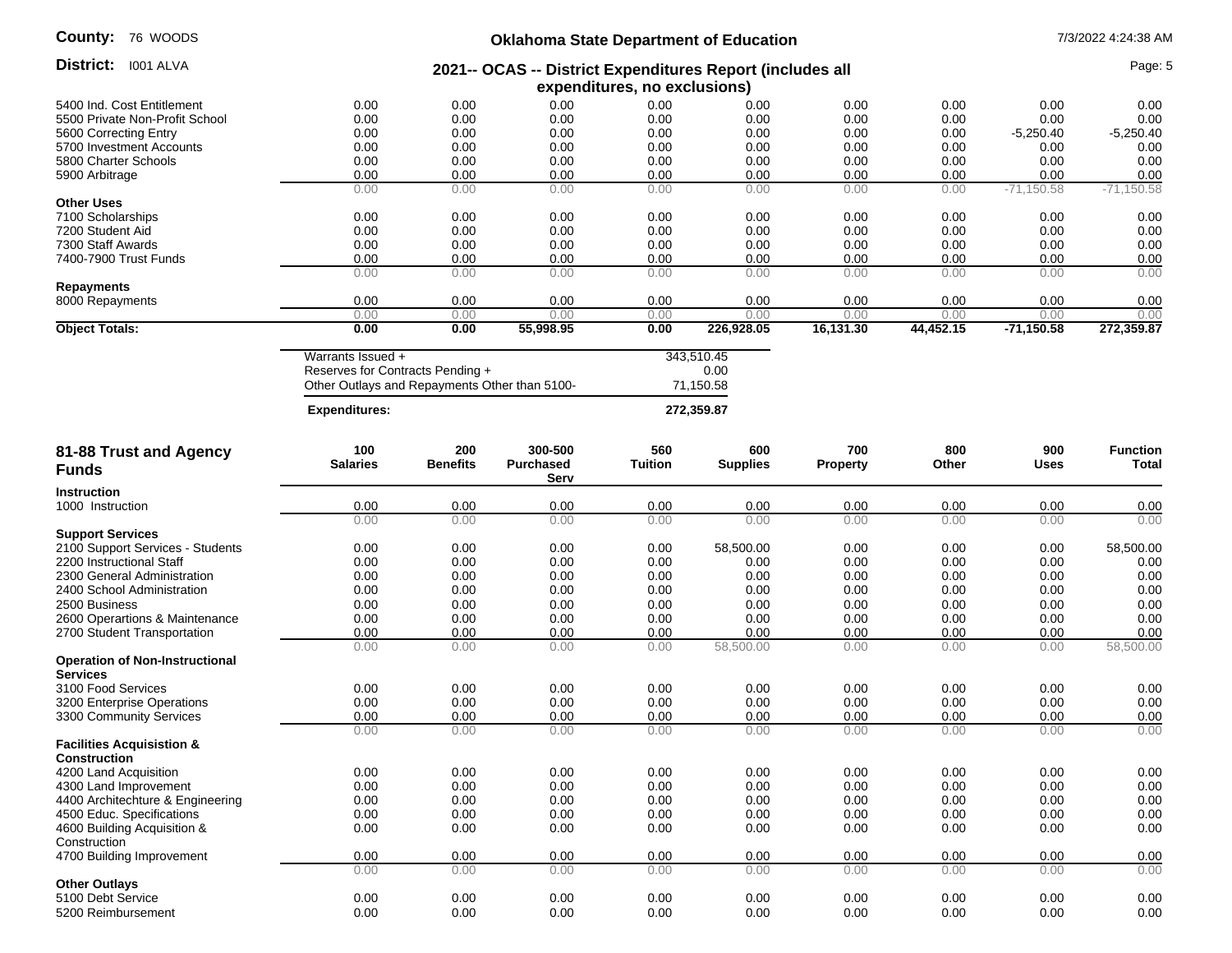| <b>County: 76 WOODS</b>        |                                               |      |      |                              | <b>Oklahoma State Department of Education</b>             |      |      |         | 7/3/2022 4:24:38 AM |
|--------------------------------|-----------------------------------------------|------|------|------------------------------|-----------------------------------------------------------|------|------|---------|---------------------|
| District:<br>I001 ALVA         |                                               |      |      |                              | 2021-- OCAS -- District Expenditures Report (includes all |      |      | Page: 6 |                     |
|                                |                                               |      |      | expenditures, no exclusions) |                                                           |      |      |         |                     |
| 5300 Clearing Account          | 0.00                                          | 0.00 | 0.00 | 0.00                         | 0.00                                                      | 0.00 | 0.00 | 0.00    | 0.00                |
| 5400 Ind. Cost Entitlement     | 0.00                                          | 0.00 | 0.00 | 0.00                         | 0.00                                                      | 0.00 | 0.00 | 0.00    | 0.00                |
| 5500 Private Non-Profit School | 0.00                                          | 0.00 | 0.00 | 0.00                         | 0.00                                                      | 0.00 | 0.00 | 0.00    | 0.00                |
| 5600 Correcting Entry          | 0.00                                          | 0.00 | 0.00 | 0.00                         | 0.00                                                      | 0.00 | 0.00 | 0.00    | 0.00                |
| 5700 Investment Accounts       | 0.00                                          | 0.00 | 0.00 | 0.00                         | 0.00                                                      | 0.00 | 0.00 | 0.00    | 0.00                |
| 5800 Charter Schools           | 0.00                                          | 0.00 | 0.00 | 0.00                         | 0.00                                                      | 0.00 | 0.00 | 0.00    | 0.00                |
| 5900 Arbitrage                 | 0.00                                          | 0.00 | 0.00 | 0.00                         | 0.00                                                      | 0.00 | 0.00 | 0.00    | 0.00                |
|                                | 0.00                                          | 0.00 | 0.00 | 0.00                         | 0.00                                                      | 0.00 | 0.00 | 0.00    | 0.00                |
| <b>Other Uses</b>              |                                               |      |      |                              |                                                           |      |      |         |                     |
| 7100 Scholarships              | 0.00                                          | 0.00 | 0.00 | 0.00                         | 0.00                                                      | 0.00 | 0.00 | 0.00    | 0.00                |
| 7200 Student Aid               | 0.00                                          | 0.00 | 0.00 | 0.00                         | 0.00                                                      | 0.00 | 0.00 | 0.00    | 0.00                |
| 7300 Staff Awards              | 0.00                                          | 0.00 | 0.00 | 0.00                         | 0.00                                                      | 0.00 | 0.00 | 0.00    | 0.00                |
| 7400-7900 Trust Funds          | 0.00                                          | 0.00 | 0.00 | 0.00                         | 0.00                                                      | 0.00 | 0.00 | 0.00    | 0.00                |
|                                | 0.00                                          | 0.00 | 0.00 | 0.00                         | 0.00                                                      | 0.00 | 0.00 | 0.00    | 0.00                |
| Repayments                     |                                               |      |      |                              |                                                           |      |      |         |                     |
| 8000 Repayments                | 0.00                                          | 0.00 | 0.00 | 0.00                         | 0.00                                                      | 0.00 | 0.00 | 0.00    | 0.00                |
|                                | 0.00                                          | 0.00 | 0.00 | 0.00                         | 0.00                                                      | 0.00 | 0.00 | 0.00    | 0.00                |
| <b>Object Totals:</b>          | 0.00                                          | 0.00 | 0.00 | 0.00                         | 58,500.00                                                 | 0.00 | 0.00 | 0.00    | 58,500.00           |
|                                | Warrants Issued +                             |      |      |                              |                                                           |      |      |         |                     |
|                                | Reserves for Contracts Pending +              |      |      |                              | 0.00                                                      |      |      |         |                     |
|                                | Other Outlays and Repayments Other than 5100- |      |      |                              | 0.00                                                      |      |      |         |                     |

Other Outlays and Repayments Other than 5100-

 **Expenditures: 58,500.00**

**ALL Funds 100 Salaries 200 Benefits 300-500 Purchased Serv 560 Tuition 600 Supplies 700 Property 800 Other 900 Uses Function Total Instruction**  1000 Instruction 4,500,840.99 1,474,384.67 27,366.46 0.00 454,381.19 14,492.60 8,010.00 0.00 6,479,475.91 4,500,840.99 1,474,384.67 27,366.46 0.00 454,381.19 14,492.60 8,010.00 0.00 6,479,475.91 **Support Services** 2100 Support Services - Students 531,965.46 135,084.33 101,778.98 0.00 117,226.83 6,763.70 32,243.12 0.00 925,062.42 2200 Instructional Staff 193,388.98 76,596.06 33,525.00 0.00 29,030.47 0.00 10,315.00 0.00 342,855.51 2300 General Administration 151,687.95 42,125.88 22,467.88 0.00 4,189.51 0.00 11,250.00 0.00 231,721.22 2400 School Administration 671,894.00 173,797.46 210.00 0.00 5,724.78 0.00 99.50 0.00 851,725.74 2500 Business 198,171.96 58,732.23 7,972.61 0.00 22,546.80 0.00 79,192.94 0.00 366,616.54 2600 Operartions & Maintenance 281,348.76 93,416.18 567,383.63 0.00 279,499.11 0.00 0.00 0.00 0.00 1,221,647.68<br>2700 Student Transportation 2144,923.61 43,242.19 171,771.41 0.00 48,809.40 0.00 7,208.43 0.00 415,955.04 2700 Student Transportation **144,923.61** 43,242.19 171,771.41 0.00 48,809.40 0.00 7,208.43 2,173,380.72 622,994.33 905,109.51 0.00 507,026.90 6,763.70 140,308.99 0.00 4,355,584.15 **Operation of Non-Instructional Services** 3100 Food Services 198,931.86 70,246.16 248,919.38 0.00 6,616.48 0.00 625.00 0.00 525,338.88 3200 Enterprise Operations **0.00** 0.00 0.00 0.00 0.00 0.00 0.00 118,842.33 0.00 0.00 0.00 118,842.33 3300 Community Services 0.00 0.00 0.00 0.00 0.00 0.00 0.00 0.00 0.00 198,931.86 70,246.16 248,919.38 0.00 125,458.81 0.00 625.00 0.00 644,181.21 **Facilities Acquisistion & Construction** 4200 Land Acquisition 0.00 0.00 0.00 0.00 0.00 0.00 0.00 0.00 0.00 4300 Land Improvement 0.00 0.00 0.00 0.00 0.00 0.00 0.00 0.00 0.00 4400 Architechture & Engineering 0.00 0.00 15,257.00 0.00 0.00 0.00 0.00 0.00 15,257.00 4500 Educ. Specifications 0.00 0.00 0.00 0.00 0.00 0.00 0.00 0.00 0.00 4600 Building Acquisition & Construction 0.00 0.00 0.00 0.00 0.00 0.00 0.00 0.00 0.00 4700 Building Improvement **10.00** 0.00 0.00 0.00 884,725.96 0.00 0.00 0.00 0.00 0.00 0.00 0.00 884,725.96 0.00 0.00 899,982.96 0.00 0.00 0.00 0.00 0.00 899,982.96 **Other Outlays** 5100 Debt Service 0.00 0.00 0.00 0.00 0.00 0.00 0.00 0.00